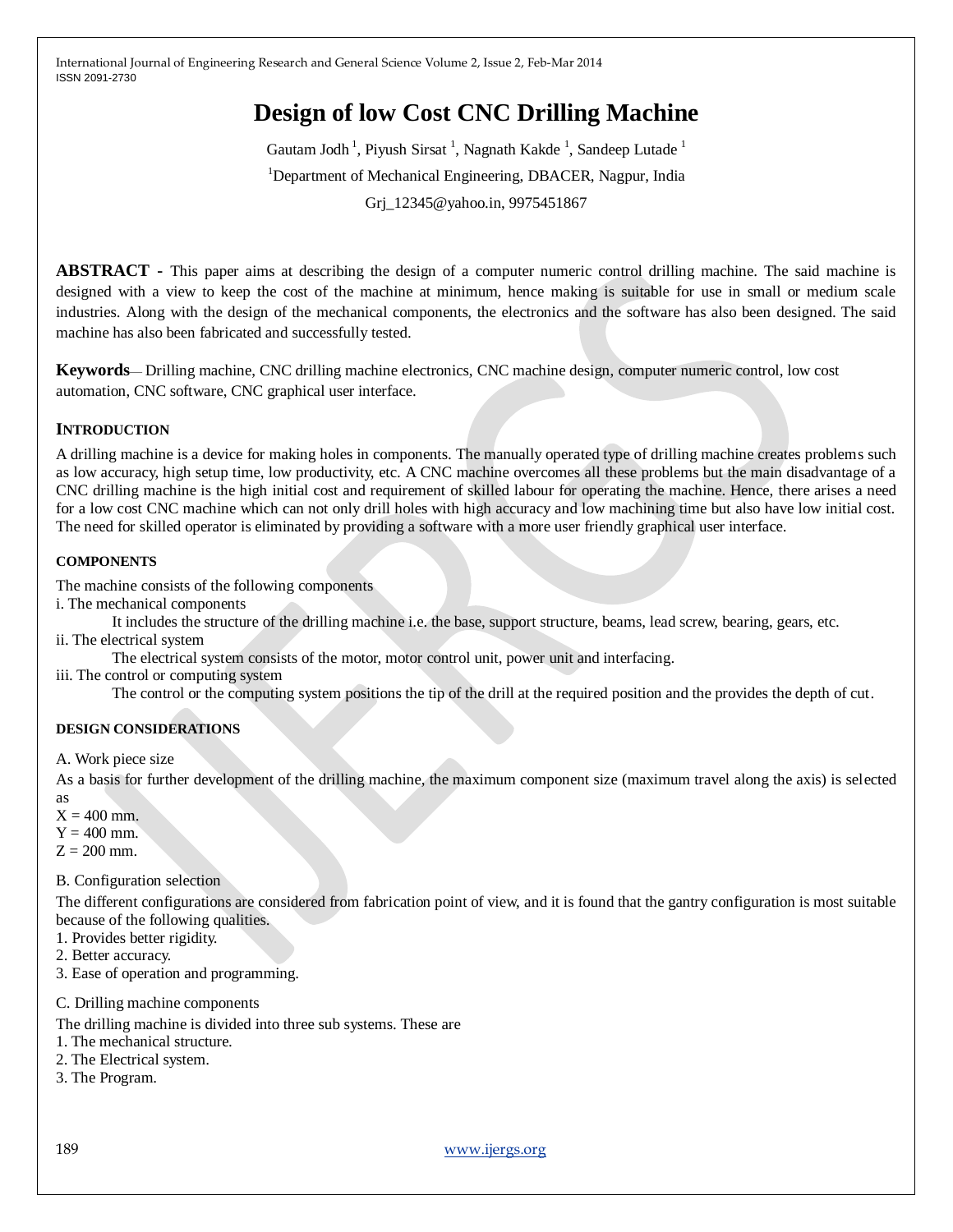# **MECHANICALSUB ASSEMBLIES**

The machine structure is further divided into following sub assemblies.

- 1. Frame sub-assembly.
- 2. Y axis sub-assembly.
- 3. X axis sub-assembly.
- 4. Z axis sub-assembly.

## A. Frame sub assembly

Four L cross section beams welded together to form each of the top and bottom part of the frame. Four more beams are bolted vertically to these portions to form the frame structure.

Two beams are placed horizontally along X axis and bolted to the vertical beams to form the guides for the X axis base.



Fig.1 Frame sub assembly

B. X axis sub assembly

Two bearings are placed on either sides of the X axis screw. These bearings are then supported in the bearing seat provided in the side plates. A mid plate is provided which has internal threading for contact with the screw. Two guide rods are fit between the two side plates.

Each of the side plates has two M6 taps at the bottom to screw them to the frame.

The motor is screwed to the motor support plate which is in turn attached to the guide rods. The shaft of the motor has a radial hole which is used to couple the motor to the screw.



Fig.2 X axis sub assembly

|              | Screw               |
|--------------|---------------------|
|              | Bearing             |
| $\mathbf{z}$ | Guide rod           |
|              | Side plate          |
|              | Mid plate           |
|              | Motor support plate |
|              | Motor               |

190 [www.ijergs.org](http://www.ijergs.org/)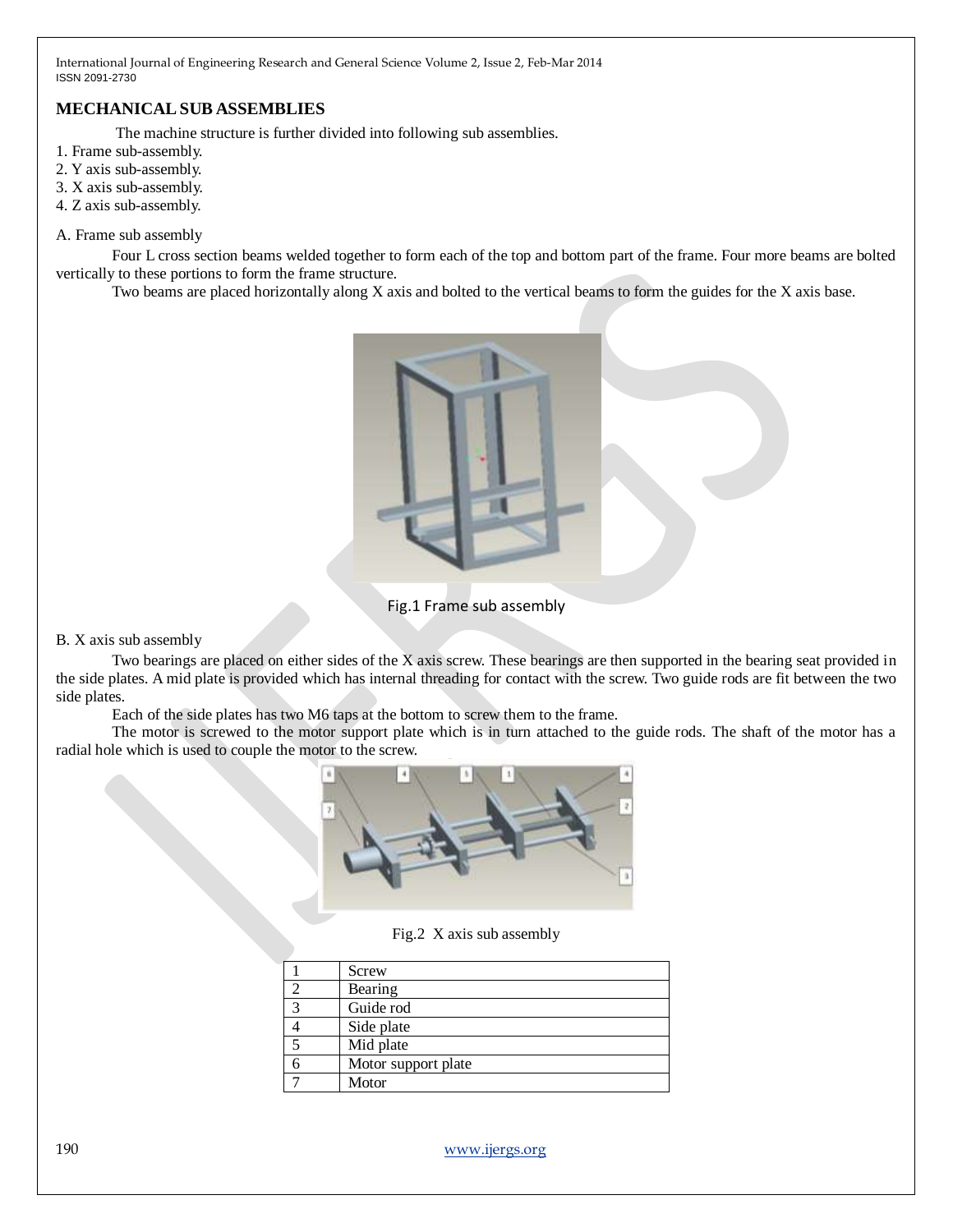

Fig.3 X axis sub assembly (Exploded view)

# C. Y axis sub assembly

The Y axis is similar in construction to the X axis sub assembly. The mid plate has two M6 taps for the attachment of Z axis sub assembly.

## D. Z axis sub assembly

The Z axis is also similar in construction to the X axis sub assembly. The mid plate has a provision for the attachment of the drill motor.



Fig.4 Z axis sub assembly



Fig.5 Z axis sub assembly (Exploded view)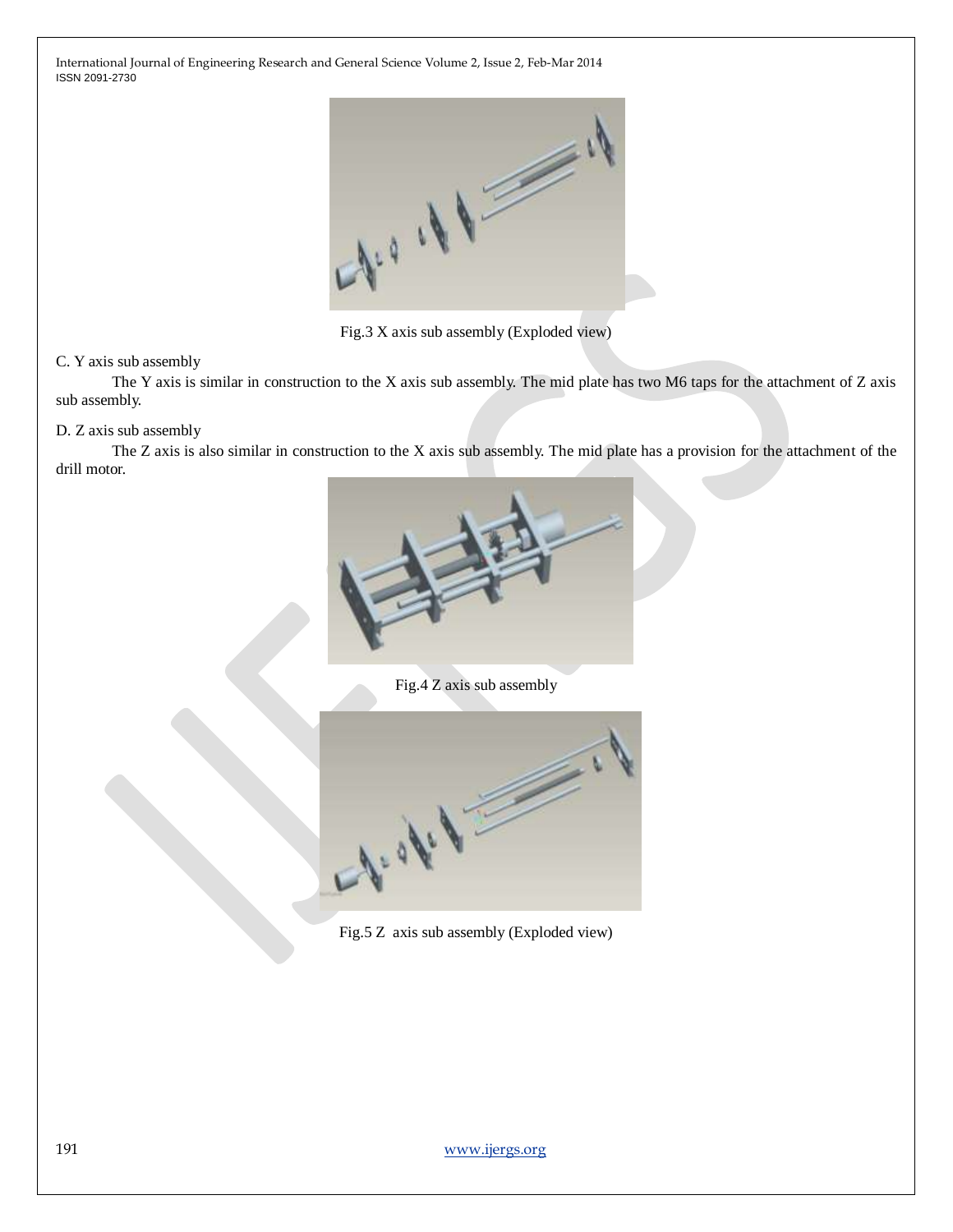

## Fig.6 Final assembly

| X axis sub assembly |
|---------------------|
| Y axis sub assembly |
| Z axis sub assembly |
| Frame sub assembly  |

# **DESIGN CALCULATIONS**

| A. X axis lead screw                                   |                         |  |  |  |
|--------------------------------------------------------|-------------------------|--|--|--|
| The movement required is                               | $400$ mm                |  |  |  |
| For safer side selecting length of screw as $=$ 500mm  |                         |  |  |  |
| Size                                                   | $=$ M10 x 1             |  |  |  |
| Pitch, p                                               | $= 1$ mm                |  |  |  |
| Major diameter, do                                     | $=10$ mm                |  |  |  |
| Mean diameter, d                                       | $=$ do- $p/2$           |  |  |  |
|                                                        | $= 10 - 1/2$            |  |  |  |
|                                                        | $= 9.5$ mm              |  |  |  |
| B. Y axis lead screw                                   |                         |  |  |  |
| The movement required is                               | $=400$ mm               |  |  |  |
| For safer side selecting length of screw as $=$ 500 mm |                         |  |  |  |
| Size                                                   | $=$ M <sub>10</sub> x 1 |  |  |  |
| Pitch, p                                               | $= 1$ mm                |  |  |  |
| Major diameter, do                                     | $= 10$ mm               |  |  |  |
| Mean diameter, d                                       | $=$ do- $p/2$           |  |  |  |
|                                                        | $= 9.5$ mm              |  |  |  |
| C. Z axis lead screw                                   |                         |  |  |  |
| The movement required is                               | $= 200$ mm              |  |  |  |
| For safer side selecting length of screw as $=$ 300 mm |                         |  |  |  |
| Size                                                   | $=$ M10 x 1             |  |  |  |
| Pitch, p                                               | $= 1$ mm                |  |  |  |
| Major diameter, do                                     | $=10$ mm                |  |  |  |
| Mean diameter, d                                       | $=$ do- $p/2$           |  |  |  |
|                                                        | $= 9.5$ mm              |  |  |  |

# **POWER CALCULATION**

The load on the Y axis is maximum, hence the power required at Y axis sub assembly will be maximum. Hence the power required at Y axis lead screw is considered for selecting the motor. The power required is calculated next.<br>Co-efficient of friction,  $\mu = 0.0015$ Co-efficient of friction,

192 [www.ijergs.org](http://www.ijergs.org/)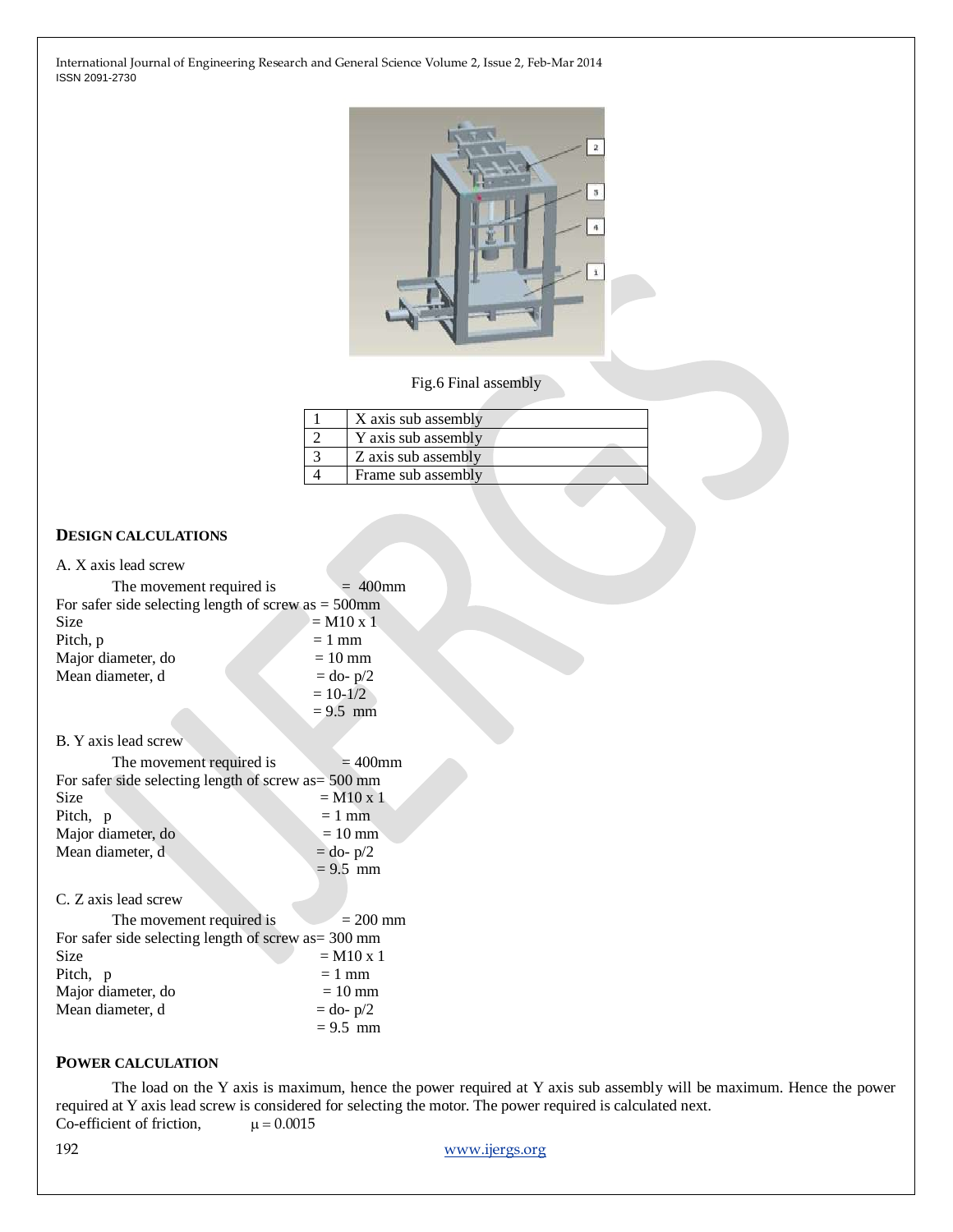|                                                                                                                                                   | tan $\alpha$ = p/( $\pi$ d)      |  |  |  |
|---------------------------------------------------------------------------------------------------------------------------------------------------|----------------------------------|--|--|--|
|                                                                                                                                                   | $= 1/(\pi x 10)$                 |  |  |  |
|                                                                                                                                                   | $= 0.0318$                       |  |  |  |
|                                                                                                                                                   | $tan \phi = \mu$                 |  |  |  |
|                                                                                                                                                   | $= 0.0015$                       |  |  |  |
| Mass on lead screw in Y-direction, $m_v = 5$ kg                                                                                                   |                                  |  |  |  |
| External force, Fey                                                                                                                               | $= m_v x g$                      |  |  |  |
|                                                                                                                                                   | $=5 \times 9.81$                 |  |  |  |
|                                                                                                                                                   | $=49.05 N$                       |  |  |  |
| Frictional force, F <sub>fv</sub>                                                                                                                 | $= \mu x m_v x 9.81$             |  |  |  |
| (selecting $\mu$ =0.0015)                                                                                                                         |                                  |  |  |  |
|                                                                                                                                                   | $= 0.0015 \times 5 \times 9.81$  |  |  |  |
|                                                                                                                                                   | $= 0.0736 N$                     |  |  |  |
| Total force,                                                                                                                                      | $F_{tv} = F_{ev} + F_{fv}$       |  |  |  |
|                                                                                                                                                   | $F_{\text{tv}} = 49.05 + 0.0736$ |  |  |  |
|                                                                                                                                                   | $=49.1236$ N                     |  |  |  |
| Tangential force required at the circumference of screw is,<br>$F_y = F_{ty} \times [\tan \alpha \tan \phi] / [1 - \tan \alpha \times \tan \phi]$ |                                  |  |  |  |
| $=$ 49.1236 x [0.0318+ 0.0015] / [1-0.0318x0.0015]                                                                                                |                                  |  |  |  |

 $= 1.636 N$ 

On the basis of tangential force torque required for screw rotation is,  $T_Y = F_Y \times d/2 + \mu \times F_{TY} \times R$ 

- $= 1.636 \times 10/2 + 0.0015 \times 49.1236 \times (10/2)$
- = 8.5484 N-mm

```
 = 0.0854 Kgf-cm
```

```
Speed of lead screw, NY
       N_Y = 30 rpm.
```

| Angular speed, | $W_Y = 2\pi N/60$ |
|----------------|-------------------|
|                |                   |

= 3.14 rad/sec

Power,  $P_Y = T_Y \times W_Y$ 

 = 0.0854 x 3.14  $= 0.2681 W$ 

193 [www.ijergs.org](http://www.ijergs.org/)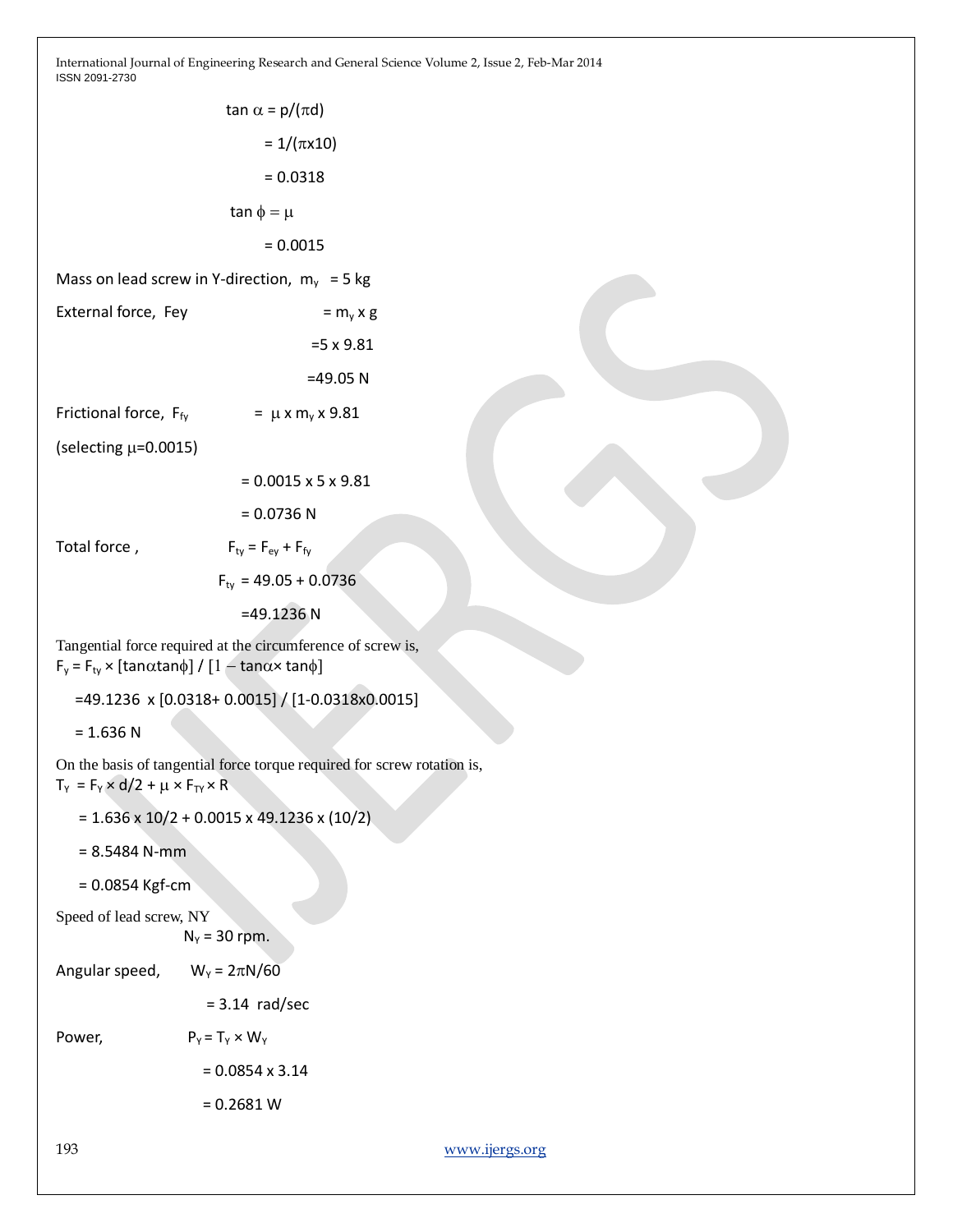## **BEARING SELECTION**

The lead screw is supported using two bearings, one at each end. A total of six bearings are used. Diameter of the non threaded portion of the lead screw is 10mm. Hence the bore of the bearing is required to be 10mm. Based on the standard bearings available, the 1900 series bearing is selected. The specifications of this bearing are

Outer diameter = 30 mm Bore  $= 10$  mm

Thickness  $= 9$  mm

# **ELECTRICALAND ELECTRONIC SYSTEM**

#### A. Motor selection

The power required to operate the CMM has been calculated in the previous section. Assuming frictional losses and factor of safety, the following motor is selected

| Type           |   | Stepper motor |
|----------------|---|---------------|
| Holding torque | ۰ | 18 Kg.cm      |
| Current        |   | 3 Ampere      |
| Voltage        |   | 12 Volt       |
| Torque         |   | 2 kgf.cm      |

Three Motors are used, one for each axis. Additional fourth motor is used to which the drill is attached.

#### B. Power supply

Current of 3 ampere is supplied to each of the four motors using adapter whose input rating of 100 – 240V and 0.4 Ampere (max) while output rating is 12 volt and 3 Ampere



Fig.7 X axis sub assembly



Fig.8 Z axis sub assembly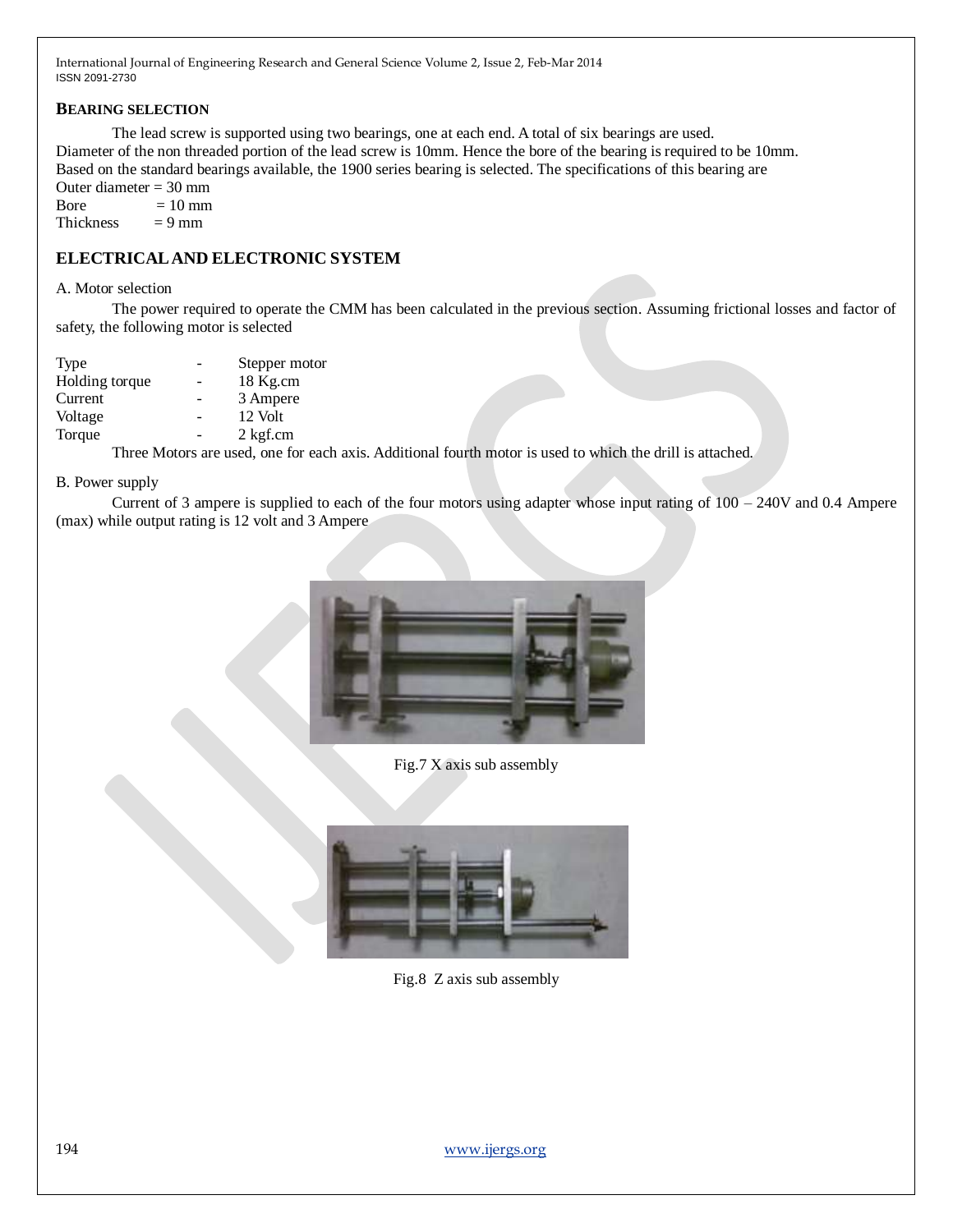

Fig.9 Final assembly

# **SOFTWARE SYSTEM**

The working of the different buttons is explained next

#### A. Reset axis button

When the 'Reset axis' button is clicked

Motors for all the three axis start to rotate in counter clockwise direction. They start to bring the axis to their respective home position. The motors stop when the respected proximity sensors are activated. This indicates that the home position has been reached.

#### B. Co ordinate input

The required X and Y co ordinates are entered in the respective text boxes. The depth of drill operation required is entered in the text box labeled " Z co ordinate". When "start machine" button is clicked, motor for each axis starts to rotate in clockwise direction. The motors stop when the value indicated in the respective dialog boxes is reached.



Fig. 10 Circuit diagram

# **OPERATING THE MACHINE**

A. Drilling machine connections

The block diagram of system is provided.

The adapter is connected to AC power supply and the point provided on the machine circuit board. The RS 232 cable is connected to the corresponding port on the machine circuit board and the PC. The power to the machine is switched on using the ON/OFF switch provided on the circuit board.

B. Steps

195 [www.ijergs.org](http://www.ijergs.org/) Open the exe file of the program. The program screen appears. Start the program from the drop down menu in the tool bar at the top left corner. Click on the 'Reset axis' button. This will move the CMM to its home position.